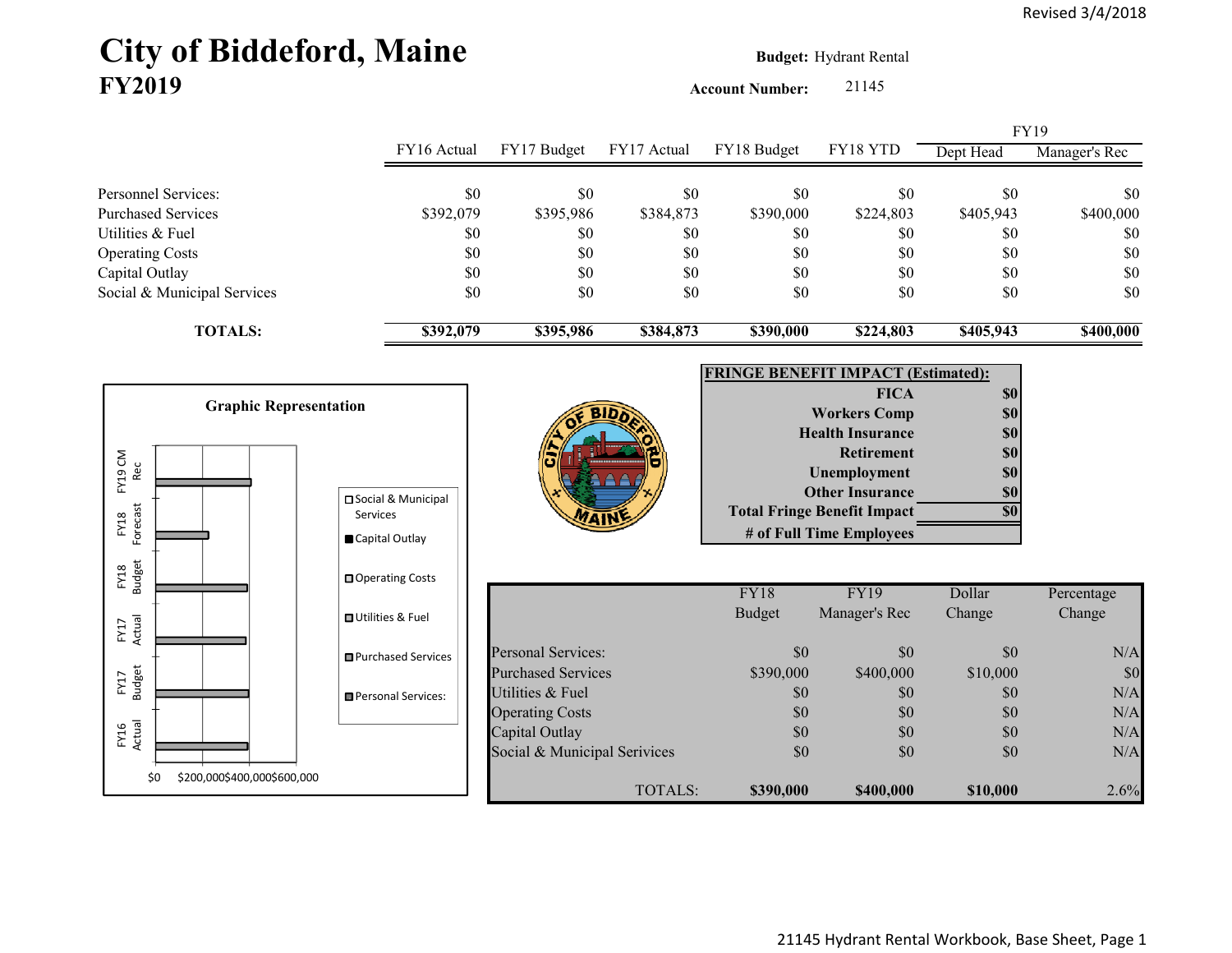## Purchased Services

| Account |                              | FY16      | <b>FY17</b> | FY17      | <b>FY18</b> | <b>FY18</b>  | FY19      |           |
|---------|------------------------------|-----------|-------------|-----------|-------------|--------------|-----------|-----------|
| Number  | Description                  | Actual    | Budget      | Actual    | Budget      | YTD 02/28/18 | Dept Head | Mgr's Rec |
|         | 60335 Hydrant Rental Expense | \$392,079 | \$395,986   | \$384,873 | \$390,000   | \$224,803    | \$405,943 | \$400,000 |
| Totals  |                              | \$392,079 | \$395,986   | \$384,873 | \$390,000   | \$224,803    | \$405,943 | \$400,000 |